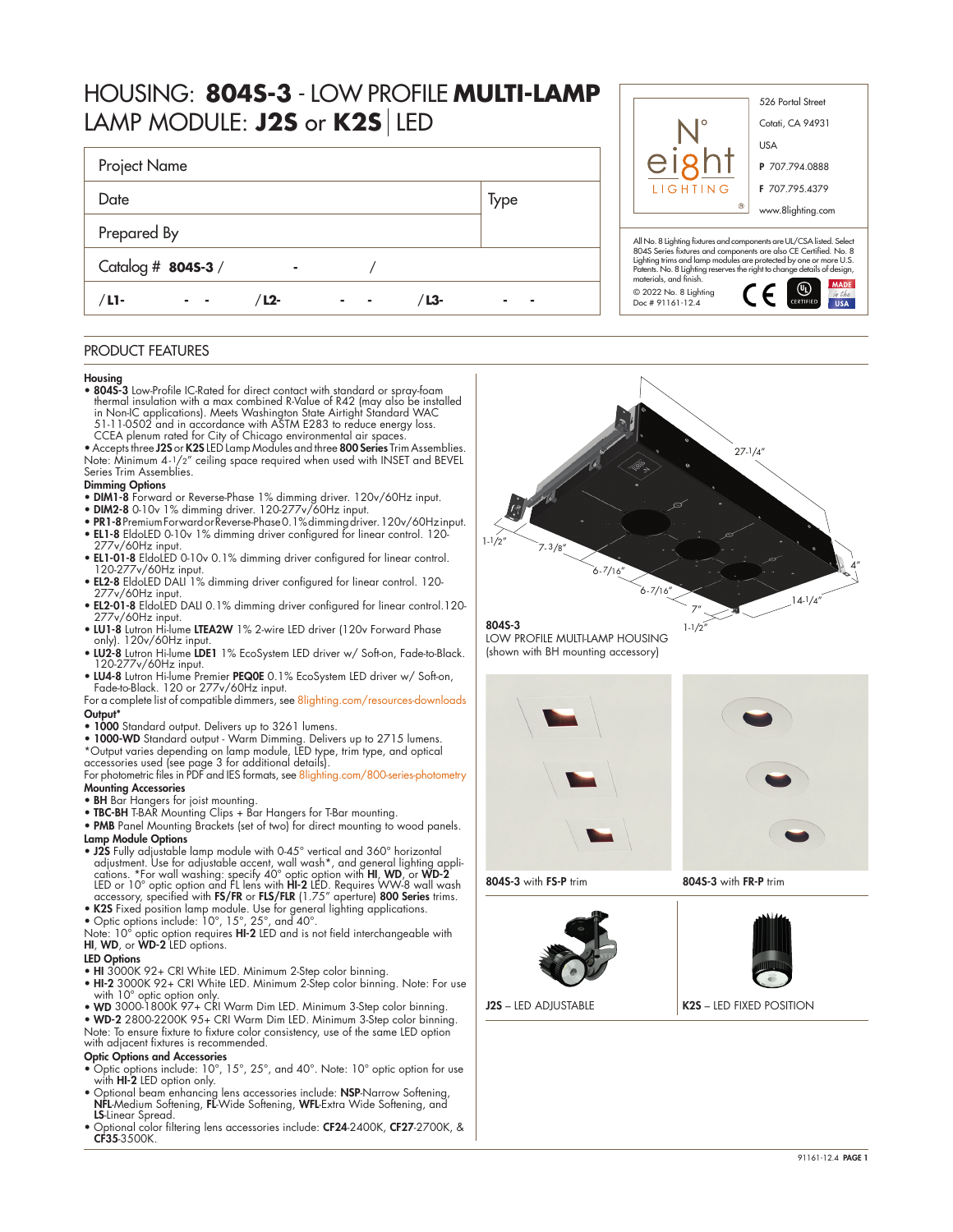

A combination Lamp Module with desired Light Engine and optional Optical Accessory (if needed) is required for each lamp position. Lamp Modules can be intermixed within the same housing and are independently controllable.

| L1-         |                                                   |                                                                                                                                                                                            |         | L2- |                                                                                                                                         |         |                              | $L3-$                                                                                                                                                                                                                                                                                     |                                         |
|-------------|---------------------------------------------------|--------------------------------------------------------------------------------------------------------------------------------------------------------------------------------------------|---------|-----|-----------------------------------------------------------------------------------------------------------------------------------------|---------|------------------------------|-------------------------------------------------------------------------------------------------------------------------------------------------------------------------------------------------------------------------------------------------------------------------------------------|-----------------------------------------|
|             | LAMP<br><b>MODULE</b>                             | OPTICAL<br>OPTIONS ACCESSORY                                                                                                                                                               | OPTICAL |     | LAMP<br><b>MODULE</b>                                                                                                                   | OPTICAL | OPTICAL<br>OPTIONS ACCESSORY | LAMP<br><b>MODULE</b>                                                                                                                                                                                                                                                                     | OPTICAL<br>OPTICAL<br>OPTIONS ACCESSORY |
|             | <b>LAMP MODULE</b>                                |                                                                                                                                                                                            |         |     | <b>OPTICAL OPTIONS</b>                                                                                                                  |         |                              |                                                                                                                                                                                                                                                                                           | <b>OPTICAL ACCESSORIES (Optional)</b>   |
|             | $J2S-XX^*$<br>LED adjustable<br>*LED Options:     | HI 3000K White LED<br>HI-2 <sup>†</sup> 3000K White LED<br><b>WD</b> 3000 - 1800K Warm Dim LED<br><b>WD-2</b> 2800 - 2200K Warm Dim LED<br><sup>†</sup> For use with 10° optic only        |         |     | 10* 10° Very Narrow Spot<br>15 15° Narrow Spot<br>25 25° Narrow Flood<br>40 $40^\circ$ Flood<br>*For use with HI-2 LED only             |         |                              | <b>NSP</b> Narrow Softening Lens<br><b>NFL</b> Medium Softening Lens<br><b>FL</b> Wide Softening Lens<br><b>WFL</b> Extra Wide Softening Lens<br><b>LS</b> Linear Spread Lens<br>CF24 2400°K Color Filtering Lens<br>CF27 2700°K Color Filtering Lens<br>CF35 3500°K Color Filtering Lens |                                         |
| umum<br>່ວ່ | $K2S-XX^*$<br>LED fixed position<br>*LED Options: | <b>HI</b> 3000K White LED<br>HI-2 <sup>†</sup> 3000K White LED<br><b>WD</b> 3000 - 1800K Warm Dim LED<br><b>WD-2</b> 2800 - 2200K Warm Dim LED<br><sup>†</sup> For use with 10° optic only |         |     | 10 <sup>*</sup> 10° Very Narrow Spot<br>15 15° Narrow Spot<br>25 25° Narrow Flood<br>40 $40^\circ$ Flood<br>*For use with HI-2 LED only |         |                              | <b>NSP</b> Narrow Softening Lens<br><b>NFL</b> Medium Softening Lens<br><b>FL</b> Wide Softening Lens<br><b>WFL</b> Extra Wide Softening Lens<br><b>LS</b> Linear Spread Lens<br>CF24 2400°K Color Filtering Lens<br>CF27 2700°K Color Filtering Lens<br>CF35 3500°K Color Filtering Lens |                                         |

### Optic Option and Accessory Notes

One field interchangeable optic option included standard. Up to two additional optical accessories can be accommodated.

#### Installation Notes

Ambient temperatures in ceiling space should not exceed 40°C (104°F) during normal operation. For models with EL1-8, EL1-01-8, EL2-8, EL2-01-8, LU1-8 or LU2-8 dimming options, ambient temperatures should not exceed 25°C (77°F).

### **Warranty**

All No. 8 Lighting products are by a 5-year limited warranty. For specific warranty details and limitations, see [8lighting.com/resources-downloads](https://8lighting.com/resources-downloads/) 

JA8-2019 CA Title 24 Compliant.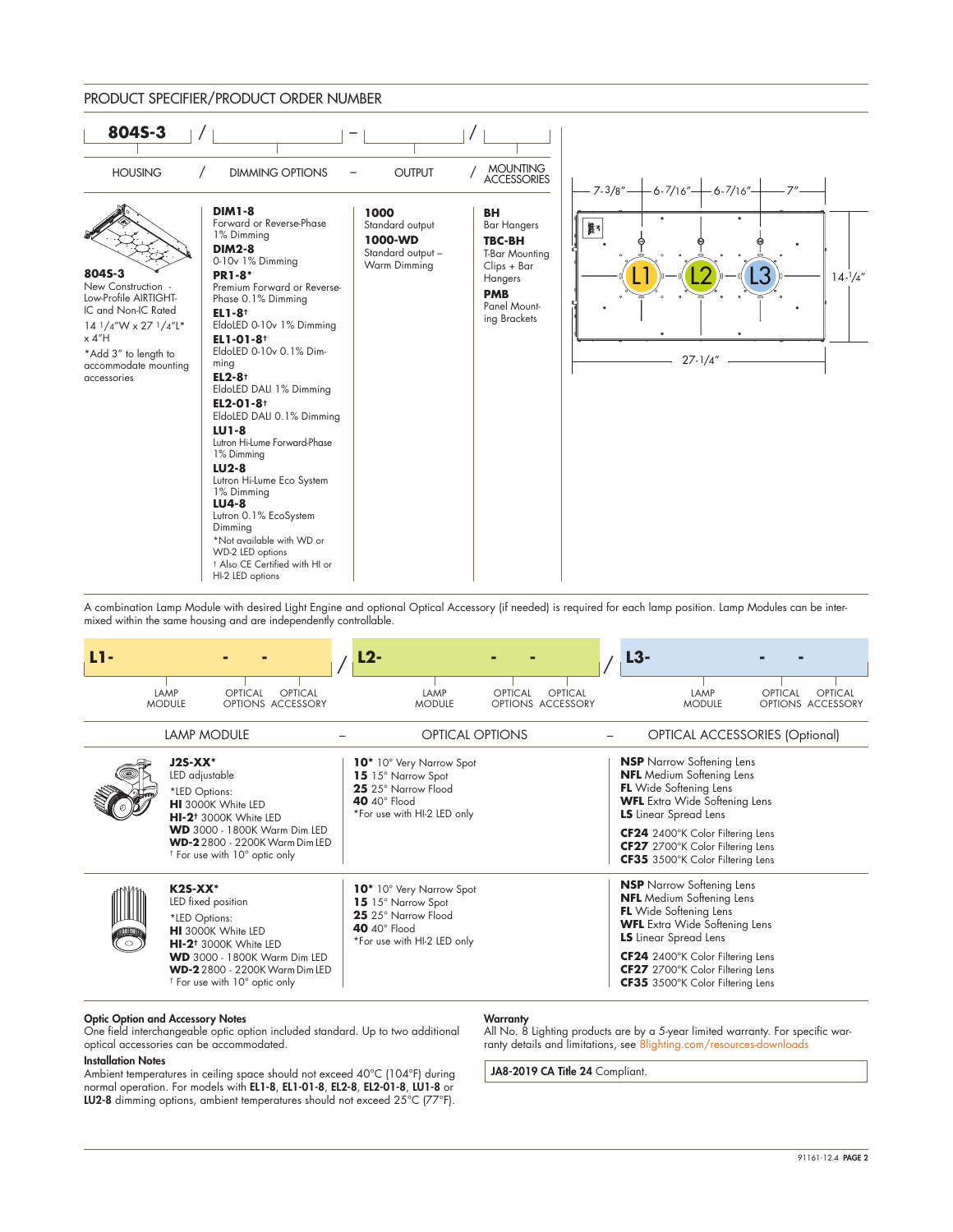# OPTICAL OPTIONS AND ACCESSORY PERFORMANCE SUMMARY

|                        | <b>BEAM ENHANCING LENS (OPTIONAL)*</b> |              |              |              |                        |  |  |  |  |  |  |  |
|------------------------|----------------------------------------|--------------|--------------|--------------|------------------------|--|--|--|--|--|--|--|
| <b>OPTICAL OPTIONS</b> | $+$ NSP                                | $+$ NFL      | $+$ FL       | $+ WFL$      | $+LS$                  |  |  |  |  |  |  |  |
| 10° Very Narrow Spot   | 14°                                    | $27^\circ$   | $46^{\circ}$ | $71^{\circ}$ | $14 \times 52^{\circ}$ |  |  |  |  |  |  |  |
| $15^\circ$ Spot        | $20^{\circ}$                           | $27^\circ$   | $42^{\circ}$ | $61^\circ$   | $19 \times 47^\circ$   |  |  |  |  |  |  |  |
| 25° Narrow Flood       | $27^\circ$                             | $34^\circ$   | $47^\circ$   | $67^\circ$   | $26 \times 52^{\circ}$ |  |  |  |  |  |  |  |
| 40° Flood              | $41^{\circ}$                           | $42^{\circ}$ | $56^{\circ}$ | $68^\circ$   | $36 \times 57^\circ$   |  |  |  |  |  |  |  |
| Lumen Multiplier       | 0.93                                   | 0.87         | 0.88         | 0.82         | 0.89                   |  |  |  |  |  |  |  |

\*Beam enhancing lens used in combination with 10°, 15°, 25°, or 40° optic to achieve desired beam spread

|                  | LAMP MODULE AND LED PERFORMANCE SUMMARY |                    |            |            |                            |             |                  |                |                |                |    |                |    |    |    |    |            |            |                 |         |     |
|------------------|-----------------------------------------|--------------------|------------|------------|----------------------------|-------------|------------------|----------------|----------------|----------------|----|----------------|----|----|----|----|------------|------------|-----------------|---------|-----|
| Lamp<br>Module   | LED                                     | Output             | <b>CCT</b> | <b>CRI</b> | <b>Delivered</b><br>Lumens | Wattage LPW | System Delivered | R <sub>1</sub> | R <sub>2</sub> | R <sub>3</sub> | R4 | R <sub>5</sub> | R6 | R7 | R8 | R9 | <b>R10</b> | <b>R11</b> | R <sub>12</sub> | R13 R14 |     |
|                  | $HI-2$                                  | 1000               | 3000       | $93+$      | 1009-1023 14.0             |             | 72-73            | 94             | 97             | 99             | 94 | 94             | 96 | 92 | 83 | 63 | 92         | 95         | 83              | 95      | -99 |
|                  | HI                                      | 1000               | 3000       | $92+$      | 715-950                    | 15.0        | 48-63            | 93             | 97             | 99             | 93 | 93             | 97 | 91 | 81 | 57 | 92         | 94         | 85              | 94      | 99  |
| J2S              | <b>WD</b>                               | 1000-WD            | 3000-1800  | $97+$      | 603-881                    | 14.3        | $42 - 62$        | 99             | 99             | 96             | 99 | 99             | 97 | 98 | 96 | 91 | 97         | 97         | 82              | 100     | 97  |
|                  |                                         | <b>WD-21000-WD</b> | 2800-2200  | $95+$      | 585-855                    | 14.3        | 41-60            | 98             | 97             | 96             | 96 | 99             | 93 | 90 | 86 | 74 | 96         | 96         | 87              | 99      | -99 |
|                  | $HI-2$                                  | 1000               | 3000       | $93+$      | 1077-1087                  | 14.2        | 76               | 94             | 97             | 98             | 94 | 94             | 96 | 93 | 84 | 83 | 91         | 95         | 82              | 95      | 98  |
|                  | HI                                      | 1000               | 3000       | $92+$      | 840-1050                   | 15          | 56-70            | 93             | 97             | 99             | 93 | 93             | 97 | 91 | 81 | 57 | 92         | 94         | 85              | 94      | 99  |
| K <sub>2</sub> S | <b>WD</b>                               | 1000-WD            | 3000-1800  | 97+        | 703-905                    | 14.5        | 46-62            | 99             | 99             | 96             | 99 | 99             | 97 | 98 | 96 | 91 | 96         | 97         | 83              | 100     | -97 |
|                  |                                         | <b>WD-21000-WD</b> | 2800-2200  | $95+$      | 682-878                    | 14.5        | 47-61            | 98             | 97             | 96             | 96 | 99             | 93 | 90 | 86 | 74 | 96         | 96         | 87              | 99      | 99  |

Note: Performance data shown for individual lamps.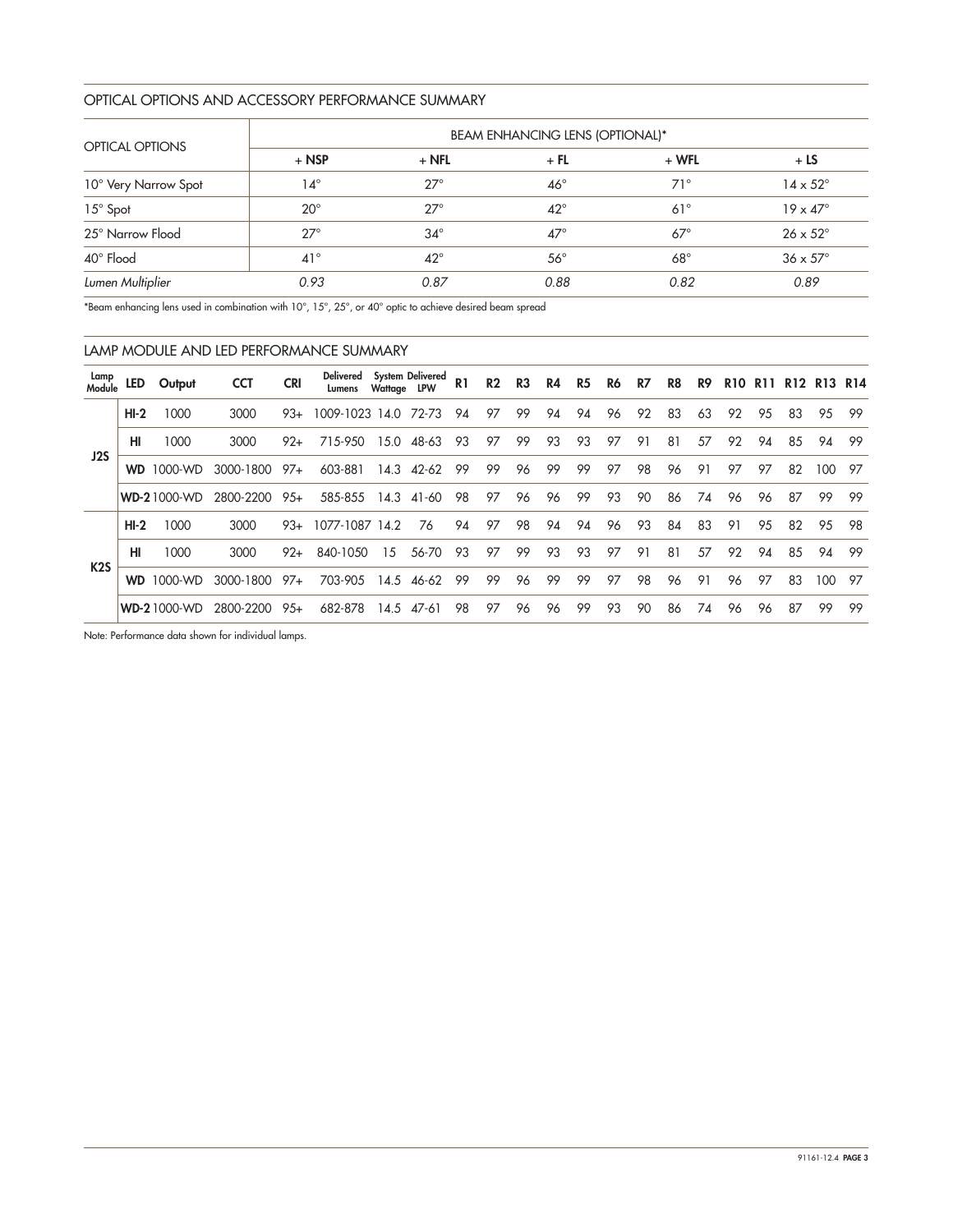# J2S CONE OF LIGHT DIAGRAMS

|                          | $10^{\circ}$                         |         | $15^\circ$                     |                   |               | $25^\circ$                      |         | $40^{\circ}$             |         |  |  |
|--------------------------|--------------------------------------|---------|--------------------------------|-------------------|---------------|---------------------------------|---------|--------------------------|---------|--|--|
|                          | J2S-HI-2-10/1000                     |         | J2S-HI-15/1000                 |                   |               | J2S-HI-25/1000                  |         | J2S-HI-40/1000           |         |  |  |
|                          | 2 ft - 3746 fc                       | Ø0.4 ft | 2ft - 1,445fc                  | Ø.7 <sub>th</sub> | 2ft - 673fc   |                                 | Ø1.0 ft | 2ft - 379fc              | Ø1.5 ft |  |  |
|                          | 4 ft - 937 fc                        | Ø0.9 ft | 4ft - 361fc                    | Ø1.3 ft           | 4ft - 168fc   |                                 | Ø2.0 ft | 4ft - 94.6fc             | Ø3.0 ft |  |  |
|                          | 6ft - 416 fc                         | Ø1.3 ft | 6ft - 161fc                    | Ø2.0 ft           | 6ft - 74.7fc  |                                 | Ø3.1 ft | 6ft - 42.1fc             | Ø4.5 ft |  |  |
|                          | 8 ft - 234 fc                        | Ø1.7 ft | 8ft - 90.3fc                   | Ø2.6 ft           | 8ft - 42.0fc  |                                 | Ø4.1 ft | 8ft - 23.7fc             | Ø5.9 ft |  |  |
|                          | 10 ft - 150 fc                       | Ø2.1 ft | 10ft - 57.8fc                  | Ø3.3 ft           | 10ft - 26.9fc |                                 | Ø5.1 ft | 10ft - 15.1fc            | Ø7.4 ft |  |  |
|                          | 12 ft - 104 fc                       | Ø2.6 ft | $12ft - 40.1fc$                | Ø3.9 ft           | 12ft - 18.7fc |                                 | Ø6.1 ft | 12ft - 10.5fc/           | Ø8.9 ft |  |  |
|                          | 10° Very Narrow Spot<br>CBCP: 14,984 |         | 15° Narrow Spot<br>CBCP: 5,781 |                   |               | 25° Narrow Flood<br>CBCP: 2,690 |         | 40° Flood<br>CBCP: 1,514 |         |  |  |
|                          |                                      |         | J2S-WD-15/1000-WD              |                   |               | J2S-WD-25/1000-WD               |         | J2S-WD-40/1000-WD        |         |  |  |
| STANDARD OUTPUT-WARM DIM |                                      |         | 2ft - 994fc                    | Ø.8 ft            | 2ft - 608fc   |                                 | Ø1.0ft  | 2ft - 424fc              | Ø1.3 ft |  |  |
|                          |                                      |         | 4ft - 249fc                    | Ø1.6 ft           | 4ft - 152fc   |                                 | Ø2.0 ft | 4ft - 106fc              | Ø2.7 ft |  |  |
|                          |                                      |         | 6ft - 110fc                    | Ø2.4 ft           | 6ft - 67.6fc  |                                 | Ø3.0 ft | 6ft - 47.1fc             | Ø4.0 ft |  |  |
|                          |                                      |         | 8ft - 62.1fc                   | Ø3.2 ft           | 8ft - 38.0fc  |                                 | Ø4.0 ft | 8ft - 26.5fc             | Ø5.3 ft |  |  |
|                          |                                      |         | 10ft - 39.8fc                  | Ø4.0 ft           | 10ft - 24.3fc |                                 | Ø5.0 ft | 10ft - 17.0fc            | Ø6.6 ft |  |  |
|                          |                                      |         | 12ft - 27.6fc                  | Ø4.9 ft           | 12ft - 16.9fc |                                 | Ø5.9 ft | 12ft - 11.8fc/           | Ø8.0 ft |  |  |
|                          |                                      |         | 15° Narrow Spot<br>CBCP: 3,976 |                   |               | 25° Narrow Flood<br>CBCP: 2.433 |         | 40° Flood<br>CBCP: 1.718 |         |  |  |

# K2S CONE OF LIGHT DIAGRAMS

|                          | $10^{\circ}$                         | $15^\circ$                            | $25^{\circ}$                             | $40^{\circ}$             |  |  |  |
|--------------------------|--------------------------------------|---------------------------------------|------------------------------------------|--------------------------|--|--|--|
|                          | K2S-HI-2-10/1000                     | K2S-HI-15/1000                        | K2S-HI-25/1000                           | K2S-HI-40/1000           |  |  |  |
|                          | 2 ft - 3989 fc<br>Ø0.4 ft            | Ø.6 ft<br>2ft - 1763fc                | 2ft - 836fc<br>Ø0.9 ft                   | Ø1.3 ft<br>2ft - 469fc   |  |  |  |
|                          | 4 ft - 997 fc<br>Ø0.8 ft             | 4ft - 441fc<br>Ø1.3 ft                | 4ft - 209fc<br>Ø1.9 ft                   | Ø2.7 ft<br>4ft - 117fc   |  |  |  |
|                          | 6 ft - 443 fc<br>Ø1.2ft              | 6ft - 196fc<br>Ø1.9 ft                | 6ft - 92.9fc<br>Ø2.8 ft                  | 6ft - 52.1fc<br>Ø4.0 ft  |  |  |  |
|                          | 8 ft - 249 fc<br>Ø1.6 ft             | 8ft - 110fc<br>Ø2.5 ft                | 8ft - 52.3fc<br>$\varnothing$ 3.8 ft     | Ø5.3 ft<br>8ft - 29.3fc  |  |  |  |
|                          | 10 ft - 160 fc<br>Ø2.1 ft            | 10ft - 70.5fc<br>Ø3.2 ft              | 10ft - 33.4fc<br>Ø4.7 ft                 | Ø6.7 ft<br>10ft - 18.8fc |  |  |  |
|                          | $12th - 111th$<br>Ø2.5 ft            | 12ft - 49.0fc<br>Ø3.8 ft              | 12ft - 23.2fc<br>Ø5.7 ft                 | 12ft - 13.0fc<br>Ø8.0 ft |  |  |  |
|                          | 10° Very Narrow Spot<br>CBCP: 15.955 | 15° Narrow Spot<br>CBCP: 7.051        | 25° Narrow Flood<br>CBCP: 3.344          | 40° Flood<br>CBCP: 1.877 |  |  |  |
|                          |                                      | K2S-WD-15/1000-WD                     | K2S-WD-25/1000-WD                        | K2S-WD-40/1000-WD        |  |  |  |
| STANDARD OUTPUT-WARM DIM |                                      | 2ft - 1001fc                          | Ø.8 ft 2ft - 605fc<br>Ø1.0 <sub>ft</sub> | Ø1.3 ft<br>2ft - 432fc   |  |  |  |
|                          |                                      | 4ft - 250fc                           | Ø1.6 ft 4ft - 151fc<br>Ø2.0 ft           | 4ft - 108fc<br>Ø2.6 ft   |  |  |  |
|                          |                                      | 6ft - 111fc<br>Ø2.4 ft                | 6ft - 67.2fc<br>Ø3.0 ft                  | 6ft - 47.9fc<br>Ø4.0 ft  |  |  |  |
|                          |                                      | 8ft - 62.5fc<br>Ø3.3 ft               | 8ft - 37.8fc<br>Ø4.0 ft                  | Ø5.3 ft<br>8ft - 27.0fc  |  |  |  |
|                          |                                      | 10ft - 70.0fc<br>Ø4.1 ft              | 10ft - 24.2fc<br>Ø5.0 ft                 | 10ft - 17.3fc<br>Ø6.6 ft |  |  |  |
|                          |                                      | 12ft - 27.8fc<br>Ø4.9 ft              | 12ft - 16.8fc<br>Ø6.0 ft                 | 12ft - 12.0fc<br>Ø7.9 ft |  |  |  |
|                          |                                      | 15° Narrow Spot<br><b>CBCP: 4,002</b> | 25° Narrow Flood<br><b>CBCP: 2,448</b>   | 40° Flood<br>CBCP: 1,750 |  |  |  |